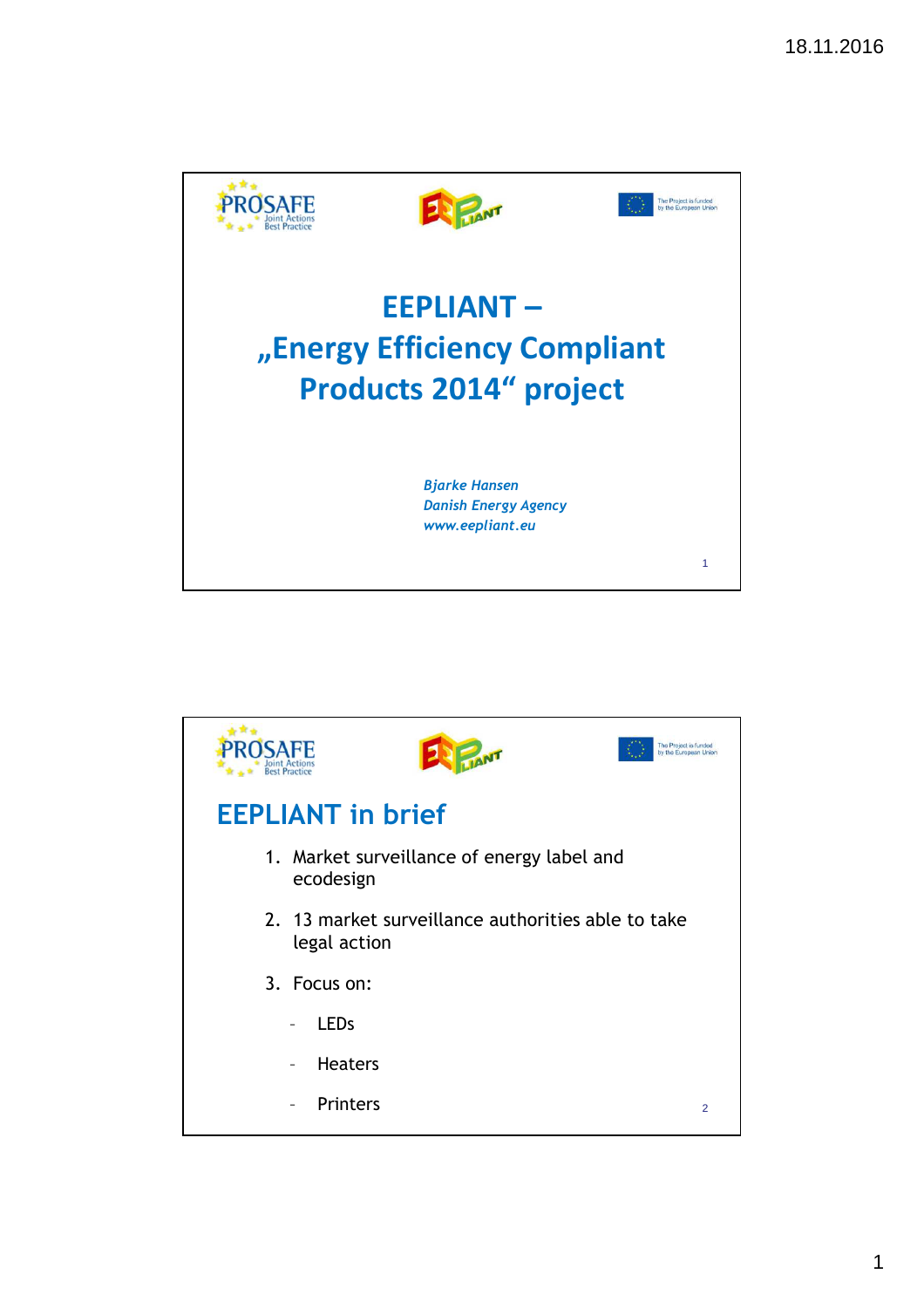

|                                                                          |                    | The Project is funded<br>by the European Union |  |  |  |  |
|--------------------------------------------------------------------------|--------------------|------------------------------------------------|--|--|--|--|
| <b>Rest Practic</b>                                                      |                    |                                                |  |  |  |  |
| <b>EEPLIANT participants</b>                                             |                    |                                                |  |  |  |  |
| Participant organisation name                                            | <b>Short Name</b>  | Country                                        |  |  |  |  |
| <b>Product Safety Forum of Europe</b>                                    | <b>PROSAFE</b>     | BE.                                            |  |  |  |  |
| <b>Austrian Energy Agency</b>                                            | <b>AEA</b>         | AT                                             |  |  |  |  |
| FPS Economy, SME's, Self-employed and Energy, Directorate General Energy | <b>FPS</b> Economy | <b>BE</b>                                      |  |  |  |  |
| <b>Commission for Consumer Protection</b>                                | <b>CCP</b>         | BG <sub>f</sub>                                |  |  |  |  |
| <b>State Agency for Metrological and Technical Surveillance</b>          | <b>SAMTS</b>       | BG <sub>f</sub>                                |  |  |  |  |
| <b>Danish Energy Agency</b>                                              | <b>ENS</b>         | DK                                             |  |  |  |  |
| <b>Office of Metrology of Hessen</b>                                     | <b>HED</b>         | DE                                             |  |  |  |  |
| State Non Food products Inspectorate under the Ministry of Economy       | <b>SNFPI</b>       | LТ                                             |  |  |  |  |
| <b>Malta Competition and Consumer Affairs Authority</b>                  | <b>MCCAA</b>       | MT                                             |  |  |  |  |
| Netherlands Food and Consumer Product Safety Authority                   | <b>NVWA</b>        | NL.                                            |  |  |  |  |
| <b>Office of Competition and Consumer Protection</b>                     | <b>UOKIK</b>       | PL.                                            |  |  |  |  |
| Market Inspectorate of Republic of Slovenia                              | <b>MIRS</b>        | SI                                             |  |  |  |  |
| <b>Swedish Energy Agency</b>                                             | <b>STEM</b>        | SE.                                            |  |  |  |  |
| <b>National Measurement Office</b>                                       | <b>NMO</b>         | UK                                             |  |  |  |  |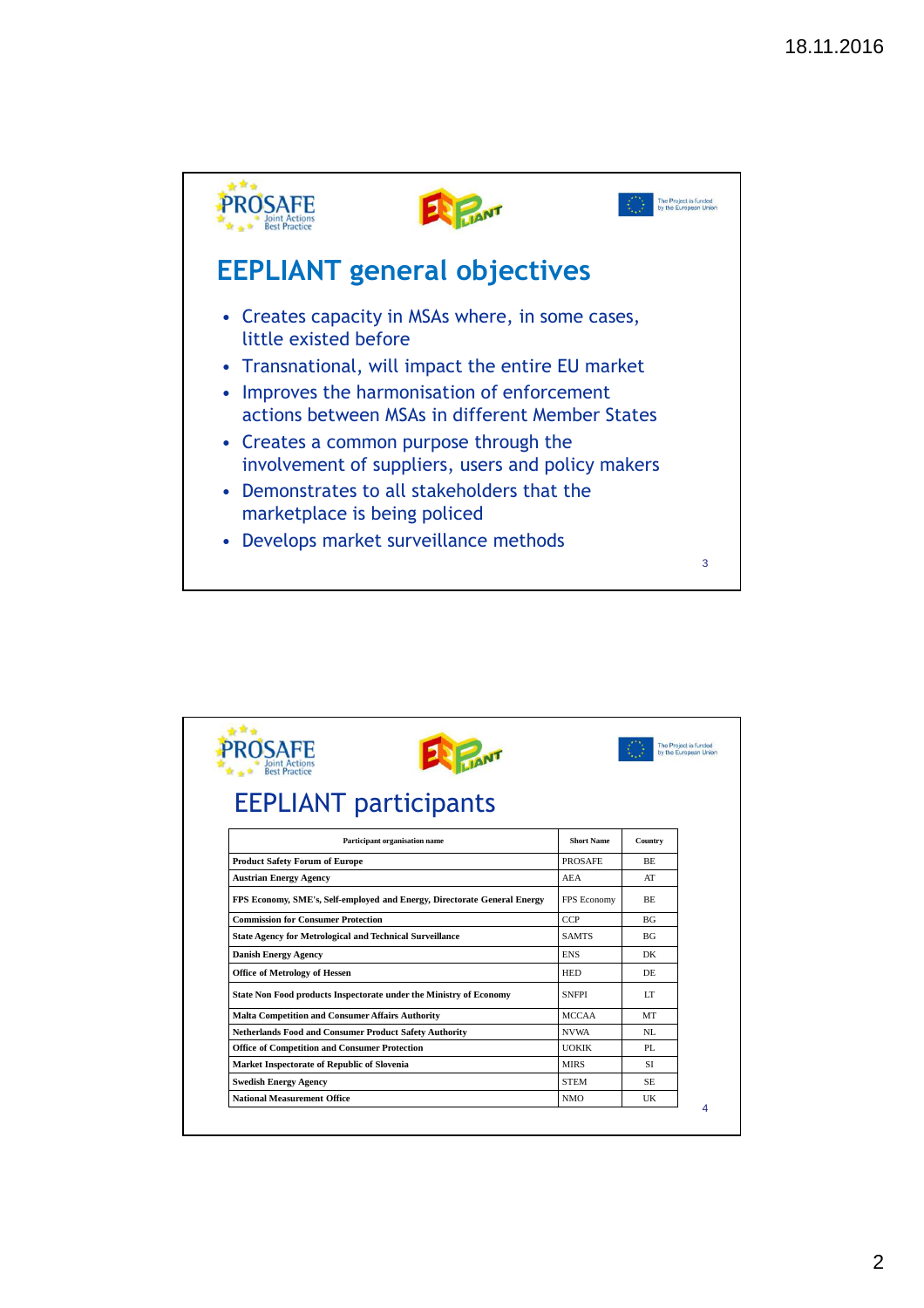

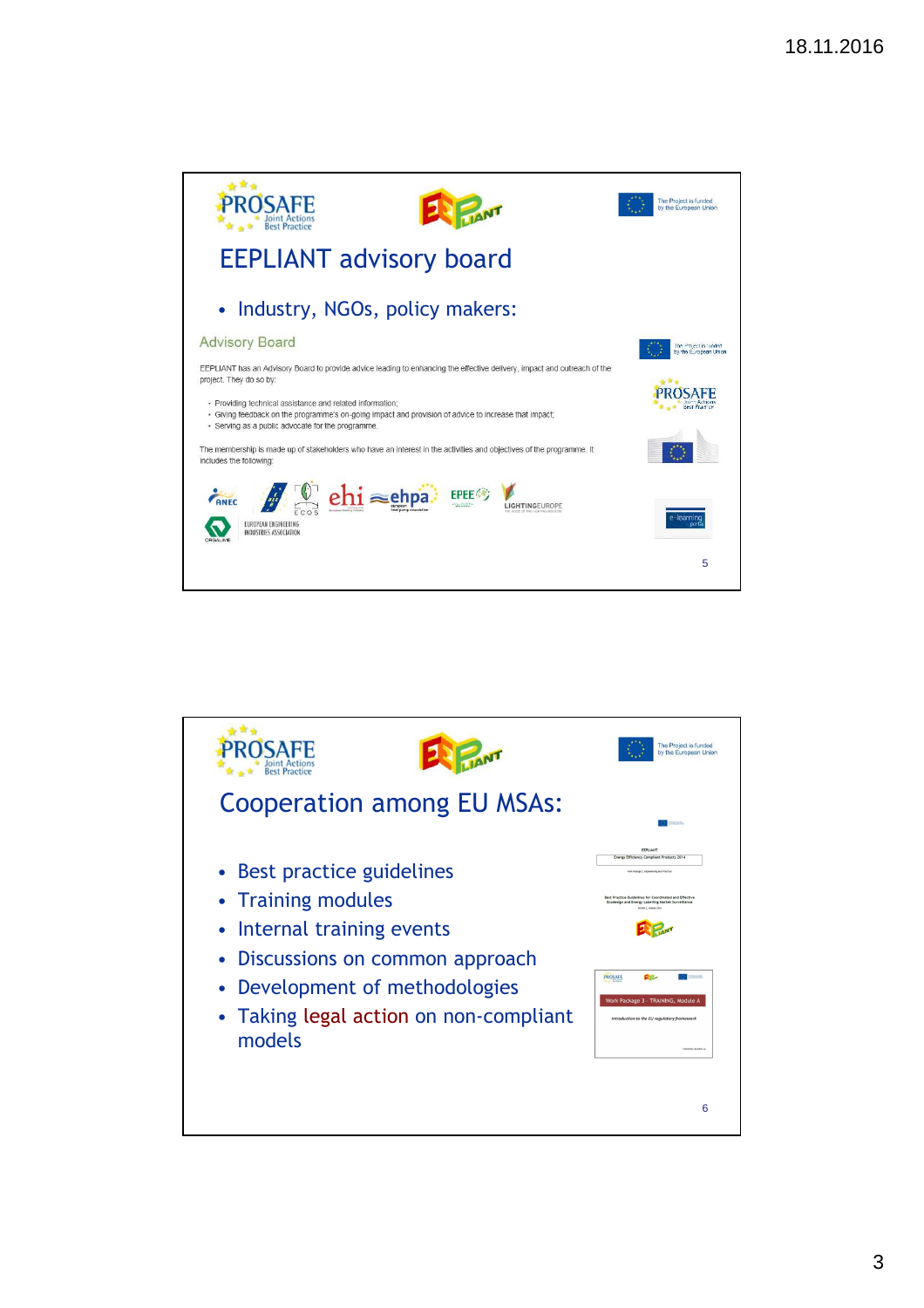

| <b>Best Practice</b><br>Samples of our focus on LEDs:<br>Lamp definition |
|--------------------------------------------------------------------------|
|--------------------------------------------------------------------------|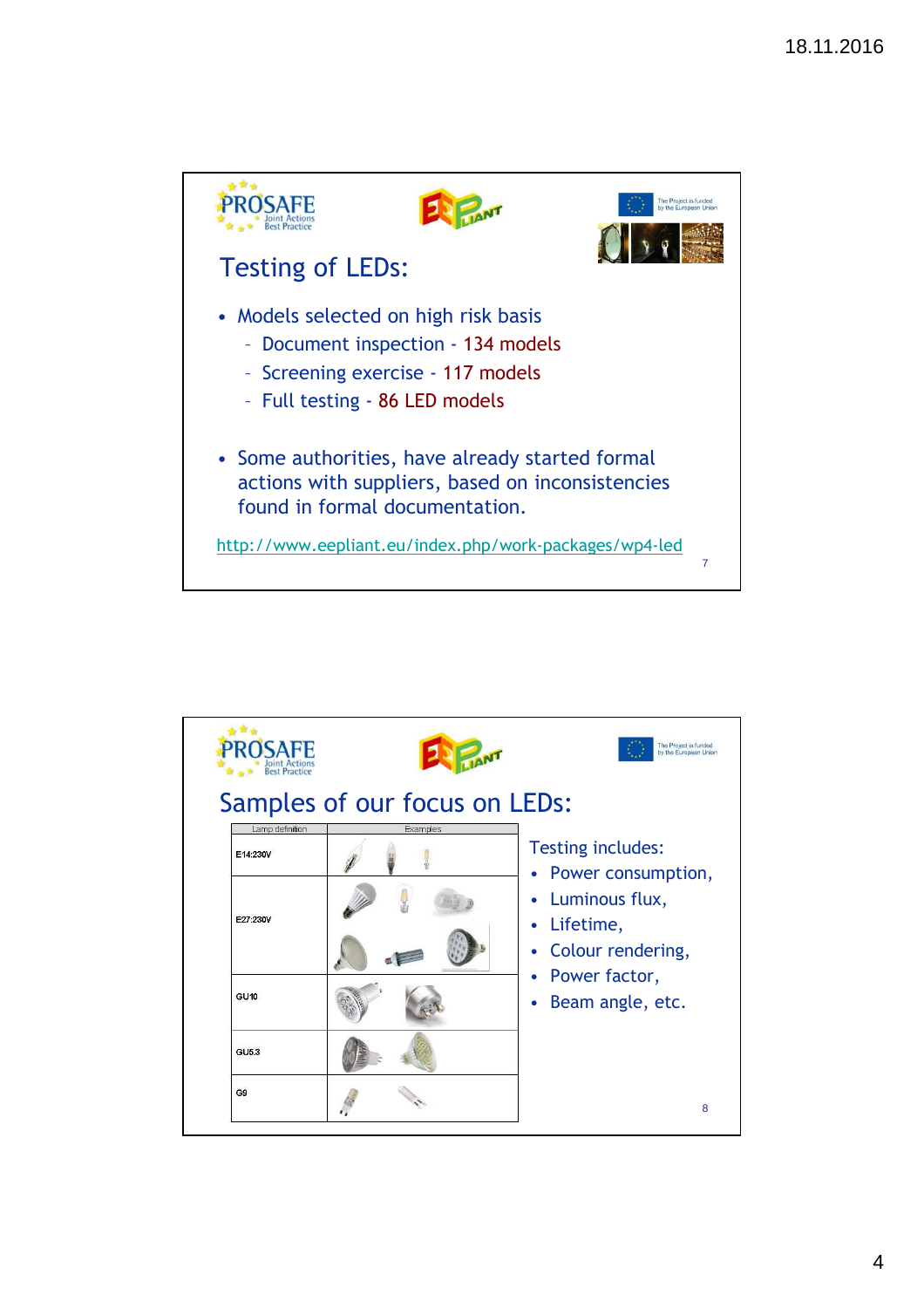

| <b>Product Type</b> | <b>Marking</b><br><b>Technology</b> | Low cost imaging<br>equipment<br>for<br>domestic use | Medium speed and<br>office<br>cost<br>imaging<br>equipment | High speed and<br>office<br>cost<br>imaging<br>equipment | <b>Totals</b> |
|---------------------|-------------------------------------|------------------------------------------------------|------------------------------------------------------------|----------------------------------------------------------|---------------|
| <b>MFD</b>          | Inkiet                              | 15                                                   | 0                                                          | $\overline{2}$                                           | 17            |
| <b>MFD</b>          | Laser                               | 5                                                    | 3                                                          | $\mathbf{1}$                                             | 9             |
| Printer             | Inkjet                              | 5                                                    | 1                                                          | $\mathbf{0}$                                             | 6             |
| Printer             | Laser                               | 3                                                    | $\overline{2}$                                             | 3                                                        | 8             |
| All                 |                                     | 28                                                   | 6                                                          | 6                                                        | 40            |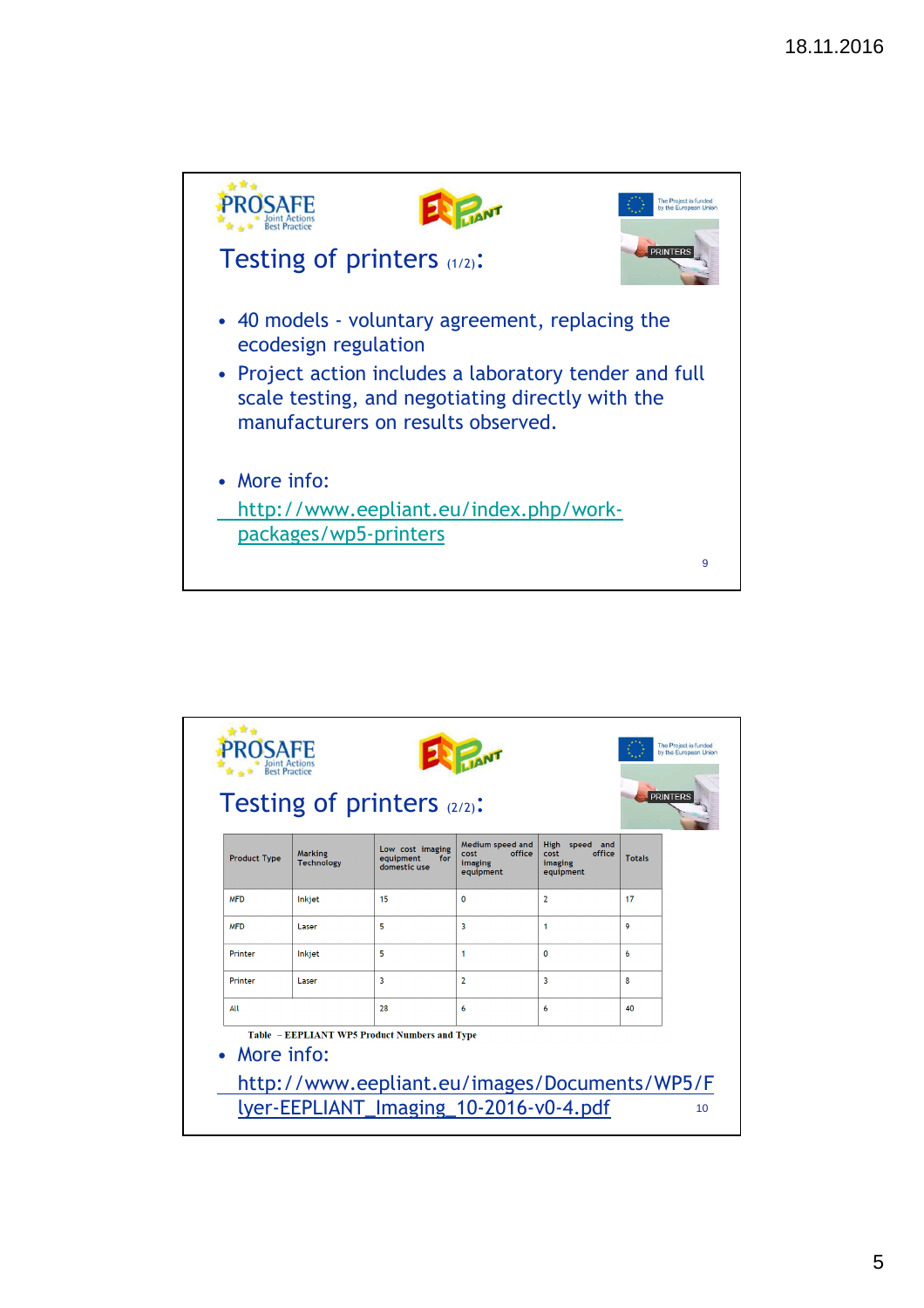

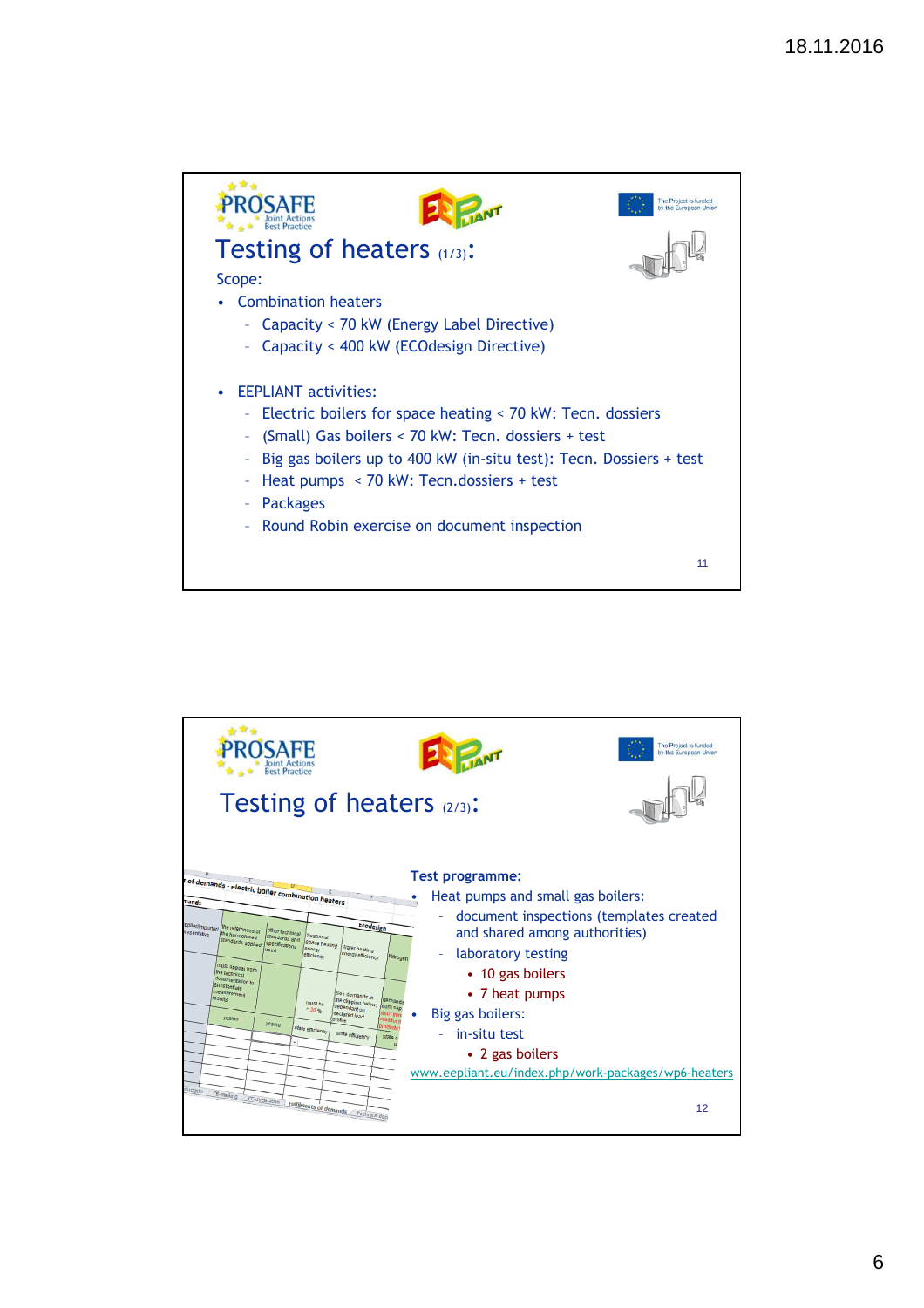